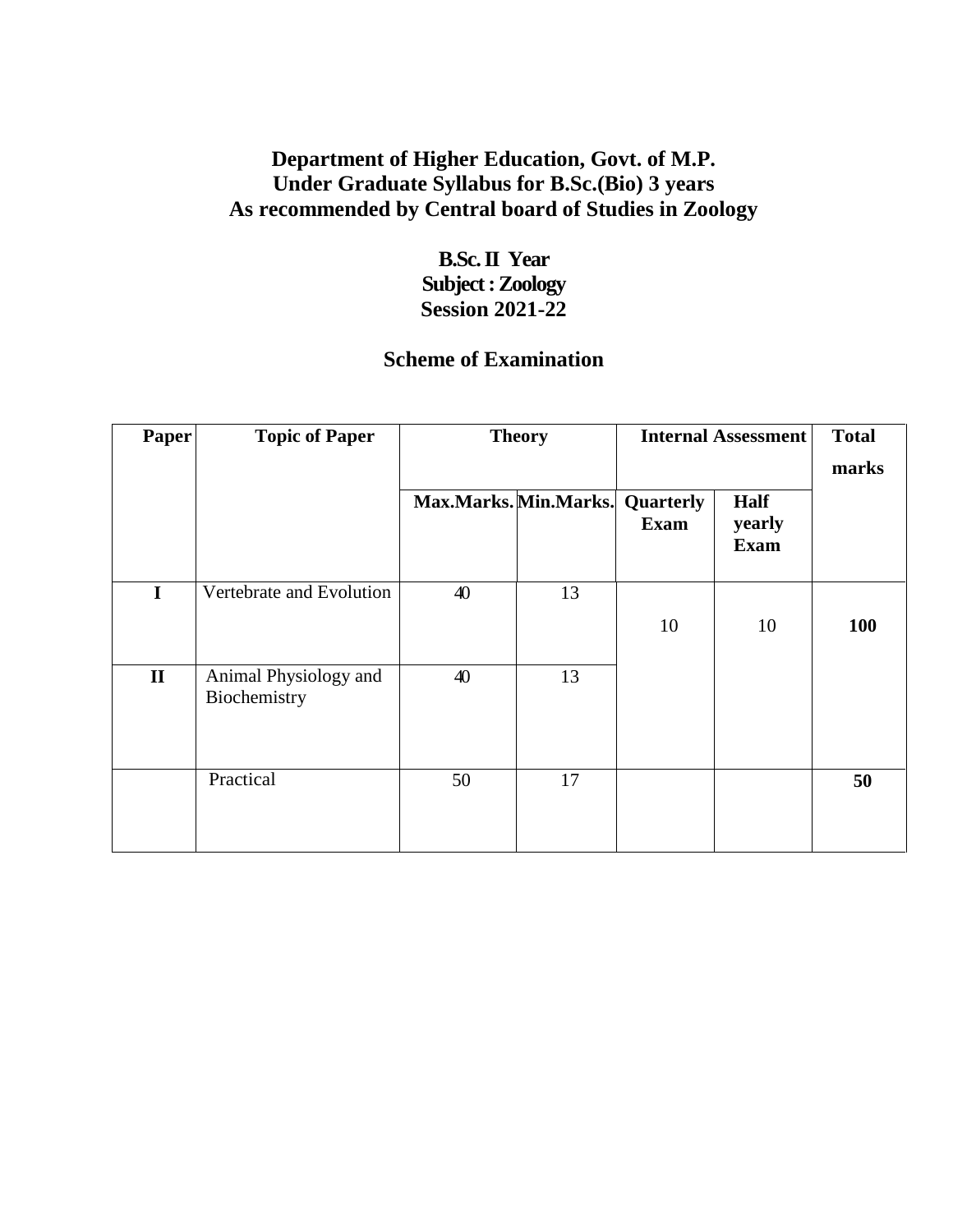## **Department of Higher Education, Govt. of M.P. Under Graduate Syllabus for B.Sc.(Bio) 3 years As recommended by Central board of Studies in Zoology Session 2021-22**

| Class                 | $-$ B.Sc. II year          |
|-----------------------|----------------------------|
| <b>Paper</b>          |                            |
| <b>Subject</b>        | - Zoology                  |
| <b>Title of Paper</b> | - Vertebrate and Evolution |
| <b>Max. Marks:</b>    | $-40$                      |
|                       |                            |

#### **Unit-1**

- 1. Origin of Chordates.
- 2. Classification of Phylum Chordata upto orders according to Parker and Haswell (Latest edition).
- 3. Urochordata Type study of Herdmania Morphology, Digestive System, Circulatory System, Excretory System, Nervous System and Reproductive System.
- 4. Cephalochordata Type study of Amphioxus- Morphology, Digestive System and Respiratory System, Affinities of Amphioxus.
- 5. Comparison between Petromyzon and Myxine.

#### **Unit-2**

- 1. Comparative account of integuments and its derivatives (Fish, Amphibia, Reptiles, Aves and Mammals)
- 2. Comparative account of limb bones and girdles (Fish, Amphibia, Reptiles, Aves and Mammals)
- 3. Comparative account of digestive system (Fish, Amphibia, Reptiles, Aves and Mammals)
- 4. Comparative account of respiratory system (Fish, Amphibia, Reptiles, Aves and Mammals**)**

## **Unit-3**

- 1. Comparative account of aortic arches and heart (Fish, Amphibia, Reptiles, Aves and Mammals).
- 2. Comparative account of brain (Fish, Amphibia, Reptiles, Aves and Mammals).
- 3. Comparative account of urinogenital system (Fish, Amphibia, Reptiles, Aves and Mammals).
- 4. Sense organs (Eye and Ear) of Mammals
- 5. Placentation in mammals

#### **Unit-4**

- 1. Origin of life- Modern concepts only.
- 2. Lamarckism and Darwinism, De vries
- 3. Modern synthetic theories: Variations, Mutation, Isolation & Speciation.
- 4. Adaptation (Aquatic, Aerial, Desert & Arboreal).
- 5. Mimicry.
- 6. Micro, macro and mega evolution.

#### **Unit-5**

- 1. Fossils, methods of fossilization, determination of age of fossils.
- 2. Study of extinct forms: Dinosaurs wsr. Brontosaurus, Stegosaurus and Archaeopteryx.
- 3. Zoogeographical distribution: Palaearctic, Oriental and Australian region
- 4. Evolution of man.
- 5. Geological time scale
- 6. Insular fauna wsr Wallace's line and Weber's line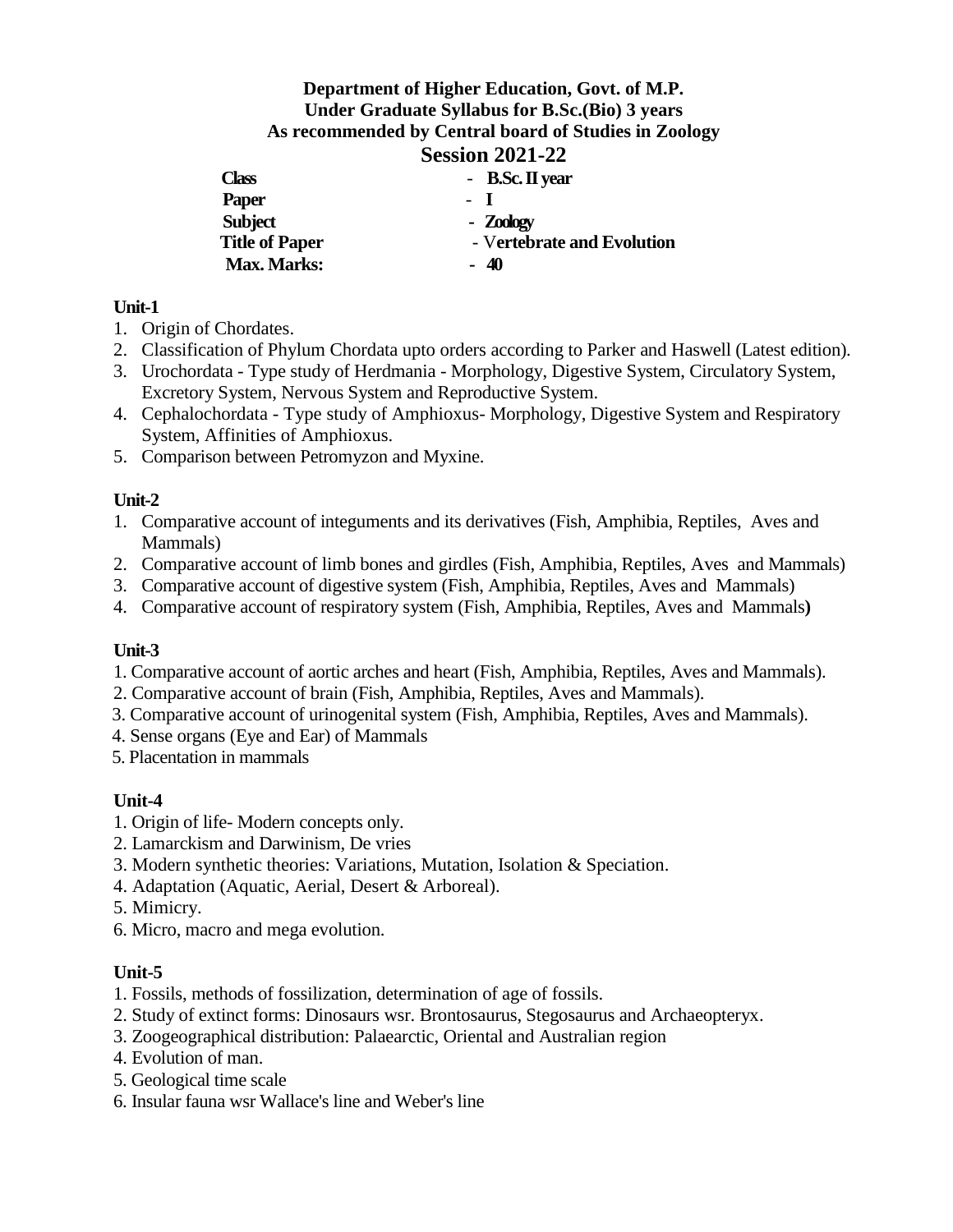# **Department of Higher Education, Govt. of M.P. Under Graduate Syllabus for B.Sc. (Bio) 3 years As recommended by Central board of Studies in Zoology Session 2021-22**

| - B.Sc. II year                      |
|--------------------------------------|
| - 11<br>$ \,$                        |
| - Zoology                            |
| - Animal Physiology and Biochemistry |
| $-40$                                |
|                                      |

## **Unit I: Nutrition and Metabolism**

- 1. Physiology of digestion in mammals
- 2. Protein Metabolism: Deamination, Decarboxylation. Transamination of amino acids, and Ornithine Cycle.
- 3. Carbohydrate metabolism- Glycogenesis, Glycogenolysis, Glycolysis, Citric acid cycle, Gluconeogenesis.
- 4. Lipid Metabolism-Beta oxidation of fatty acids.

## **Unit II: Respiration Excretion and Immune System**

- 1. Mechanism and physiology of respiration in mammals (Transport of Gases, Chloride Shift).
- 2. Physiology of Excretion- urea and urine formation in mammals
- 3. Osmoregulation and excretory product.
- 4. Innate and Acquired immunity.
- 5. Immune Cells and Lymphoid system
- 6. Immune response: Cellular and Humoral Immunity.

## **Unit III: Regulatory Mechanisms of Enzymes and role of vitamins**

- 1. Thermoregulation.
- 2. Definition, nomenclature and classification of enzymes.
- 3. Mechanism and regulation of enzyme action.
- 4. Co-enzymes wsr Co.A, FAD,NAD and Co.Q
- 5. Vitamins

## **Unit IV: Neuromuscular Co- ordination**

- 1. Types of neurons and glial cells
- 2. Physiology of nerve impulse conduction.
- 3. Types and structure of muscles
- 4. Theory of muscle contraction and its biochemistry.

## **Unit V: Endocrine system**

- 1. Structure and functions of Pituitary Gland.
- 2. Structure and functions of Thyroid Gland.
- 3. Structure and functions of Adrenal Gland.
- 4. Structure and functions of Parathyroid, Thymus and Islets of Langerhan's.
- 5. Endocrine role of male and female gonads wsr physiology of sex hormones.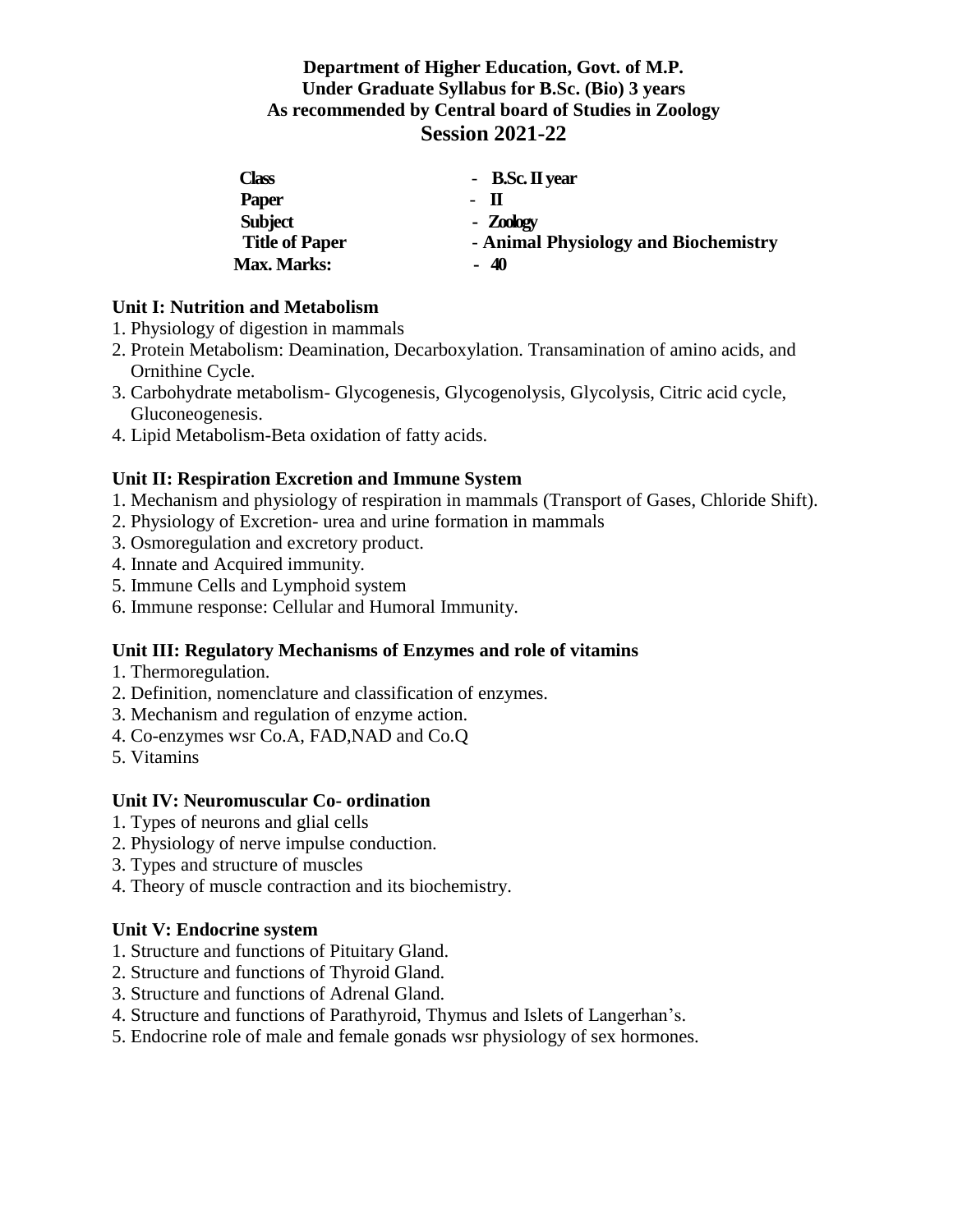#### **Department of Higher Education, Govt. of M.P. Under Graduate Syllabus for B.Sc. (Bio) 3 years As recommended by Central board of Studies in Zoology (Session 2021-22)**

| <b>Class</b>       | - $B.Sc. II year$   |
|--------------------|---------------------|
| <b>Subject</b>     | - Zoology Practical |
| <b>Max. Marks:</b> | - 50                |

- 1. Dissection of commercially available species and locally available fishes (Efforts may be done to use computer simulation techniques)
- 2. Study of museum specimens (Vertebrates)
- 3. Study of specimens of evolutionary importance viz. living fossils, connecting links, extinct animals, fossils, Limulus Latimeria, Dinosaurs, Asiatic Chital, Archeopteryx, Peripatus etc.
- 4. Osteology: Limb bones and girdle bones of Frog, Varanus, Pigeon and Rabbit.
- 5. Detection of Protein, Carbohydrate and Lipid/ Study of Human salivary enzyme activity in relation to pH.
- 6. Haematological Experiments RBC and WBC Counting /Blood grouping in blood samples/ Estimation of Haemoglobin and sugar in blood samples.
- 7. Histological study of various endocrine glands –T. S. of Thyroid, T. S. of Pituitary gland, T. S. of Adrenal gland, T. S. of Testis, T. S. of Ovary.
- 8. Histological study of Digestive and Visceral Organs T.S of Stomach, T.S of Intestine, T.S of Pancreas, and T. S. of liver, T.S of Lungs and L.S. of Kidney.
- 9. Semen analysis and exercise on sperm count.
- 10. Serological tests ELISA Reader
- 11. Comparative biochemical analysis of evaporated milk samples using Rotary Vacuum Evaporators.

#### **Scheme of Practical Examination**

#### **Distribution of Marks**

| 1. Dissection                                       | 06             |
|-----------------------------------------------------|----------------|
| 2. Spot related to evolution                        | 04             |
| 3. Spotting (4 Specimen, 2 bones, 2 slides).        | 16             |
| 4. Biochemical tests/enzyme activity/semen analysis | 0 <sub>5</sub> |
| 5. Hematological experiment/Serological             | 0 <sub>5</sub> |
| 6. Viva-Voce                                        | 04             |
| 7. Record                                           | 05             |
| 8. Collection                                       | 0 <sub>5</sub> |
|                                                     |                |
| Total                                               | 50 Marks       |
|                                                     |                |